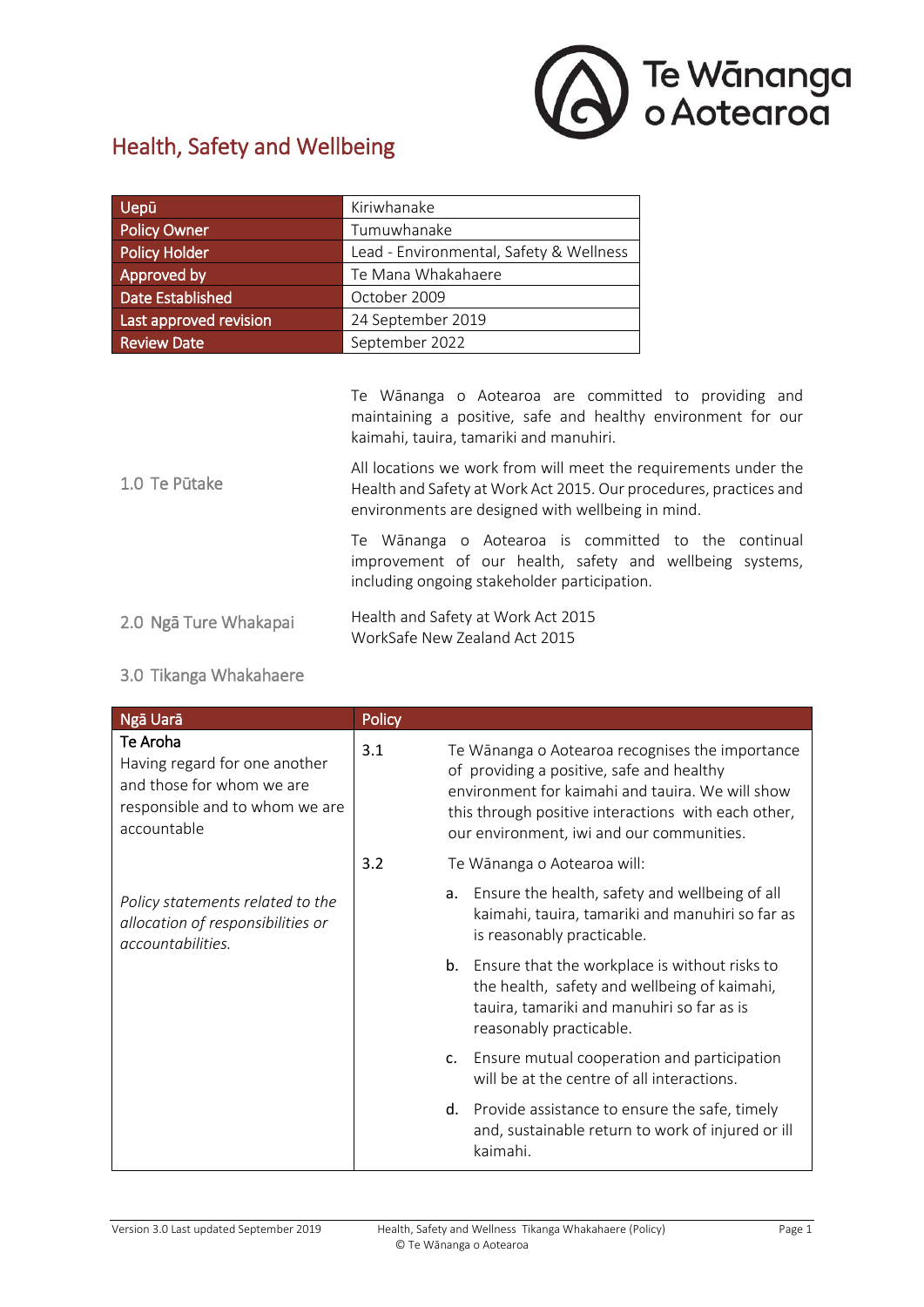| Te Whakapono<br>The basis of our beliefs and the<br>confidence that what we are<br>doing is right | 3.3 | Te Wānanga o Aotearoa accepts that a safe<br>learning and working environment is established<br>through the commitment of kaimahi and tauira to<br>care and be responsible for each other.                                                                      |
|---------------------------------------------------------------------------------------------------|-----|-----------------------------------------------------------------------------------------------------------------------------------------------------------------------------------------------------------------------------------------------------------------|
|                                                                                                   | 3.4 | Te Wānanga o Aotearoa will:                                                                                                                                                                                                                                     |
| Policy statements related to<br>stakeholder participation or<br>reporting.                        |     | Ensure that all kaimahi and tauira understand<br>a.<br>health and safety management systems relative<br>to their responsibilities and are trained,<br>supervised and provided with information to<br>undertake their duties safely.                             |
|                                                                                                   |     | Foster a culture of openness to encourage<br>b.<br>speaking up about any safety concerns at any<br>time and know these concerns will be heard.                                                                                                                  |
|                                                                                                   |     | Make sure kaimahi and tauira feel supported to<br>c.<br>seek help for any issues or distress.                                                                                                                                                                   |
|                                                                                                   |     | Make sure kaimahi and tauira understand what<br>d.<br>is expected of them at work, in the work tasks<br>performed and, what is acceptable behaviour.                                                                                                            |
|                                                                                                   |     | Not tolerate bullying, harassment, or<br>e.<br>discriminatory behaviour of any kind.                                                                                                                                                                            |
|                                                                                                   |     | f.<br>Regularly support health and wellbeing<br>initiatives delivered through the Tau Ora<br>kaimahi wellbeing programme.                                                                                                                                       |
|                                                                                                   |     | Consult with kaimahi about workplace<br>g.<br>wellbeing and provide opportunity to input and<br>feedback on the Tau Ora wellbeing programme.                                                                                                                    |
|                                                                                                   |     | h.<br>Request champions who can encourage and<br>support good mental health and wellbeing.                                                                                                                                                                      |
|                                                                                                   | 3.5 | Line Managers will                                                                                                                                                                                                                                              |
|                                                                                                   |     | Check in regularly with kaimahi to ensure<br>a.<br>workloads are manageable, discuss any issues,<br>offer flexible work practices wherever possible<br>and/or legally required, and support<br>opportunities for professional skills<br>development and growth. |
|                                                                                                   |     | Provide contact details for support services that<br>b.<br>can be accessed easily and discreetly, and<br>encourage kaimahi to utilise rest breaks.                                                                                                              |
|                                                                                                   | 3.6 | All Kaimahi and Tauira will:                                                                                                                                                                                                                                    |
|                                                                                                   |     | Treat everyone respectfully.<br>a.                                                                                                                                                                                                                              |
|                                                                                                   |     | Speak up if they need help or support.<br>b.                                                                                                                                                                                                                    |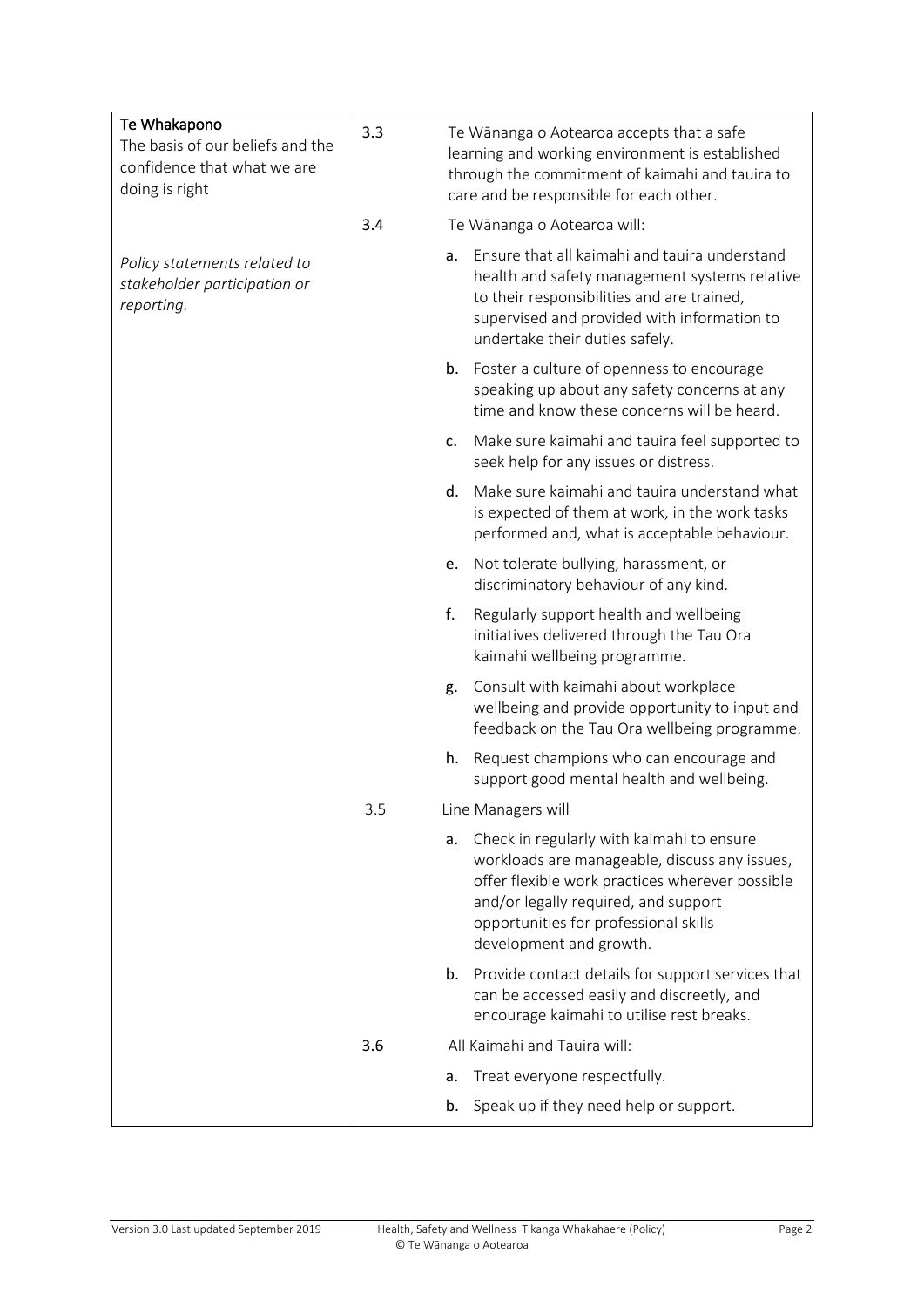|                                                                                                                                    |     | c. | Speak up about any bullying, harassment, un-<br>safe or discriminatory behaviour identified in<br>the workplace.                                                                                                                                                   |
|------------------------------------------------------------------------------------------------------------------------------------|-----|----|--------------------------------------------------------------------------------------------------------------------------------------------------------------------------------------------------------------------------------------------------------------------|
|                                                                                                                                    |     | d. | Take personal responsibility to stay mentally<br>healthy at work (eg taking rest breaks, speaking<br>up if stressed).                                                                                                                                              |
|                                                                                                                                    |     | e. | Support hoamahi to speak up if they need help<br>for anything affecting their health both<br>mentally and physically.                                                                                                                                              |
|                                                                                                                                    |     | f. | Access support if required.                                                                                                                                                                                                                                        |
|                                                                                                                                    |     | g. | Ask about options if they feel they need time<br>away from work/learning to manage their<br>mental health.                                                                                                                                                         |
|                                                                                                                                    |     | h. | Take reasonable care to ensure that their safety<br>and the safety of others is not compromised.                                                                                                                                                                   |
|                                                                                                                                    |     | i. | Comply with any reasonable instruction that is<br>given by Te Wānanga o Aotearoa which allows<br>Te Wānanga o Aotearoa to comply with Health<br>and Safety legislation and Tikanga Wananga.                                                                        |
| Ngā Ture<br>The knowledge that our actions<br>are morally and ethically right<br>and that we are acting in an<br>honourable manner | 3.7 |    | Te Wānanga o Aotearoa must ensure that our<br>workplaces meet the standards required under the<br>Health and Safety at Work Act 2015 and, have a<br>role in promoting, protecting and supporting<br>kaimahi health, safety and wellbeing within our<br>workplaces. |
| Policy statements related to                                                                                                       | 3.8 |    | Te Wānanga o Aotearoa will:                                                                                                                                                                                                                                        |
| compliance or process / system<br>integrity                                                                                        |     | a. | Comply with all relevant health and safety<br>legislation, standards, policy, procedure, codes<br>of practice and best practice guidelines.                                                                                                                        |
|                                                                                                                                    |     | b. | Ensure all workplace incidents, accidents and<br>notifiable events, are reported within the<br>legislative timeframes and investigate causes to<br>improve and prevent reoccurrence.                                                                               |
|                                                                                                                                    |     | c. | Maintain an effective programme to ensure<br>that all workplace hazards and risks are<br>systematically identified and appropriate<br>measures implemented to prevent and/or<br>manage those hazards and risks.                                                    |
|                                                                                                                                    |     | d. | Regularly review and monitor all identified<br>hazards to take into account any changing<br>conditions and, circumstances within the<br>workplace and, ensure appropriate and<br>accurate records are kept.                                                        |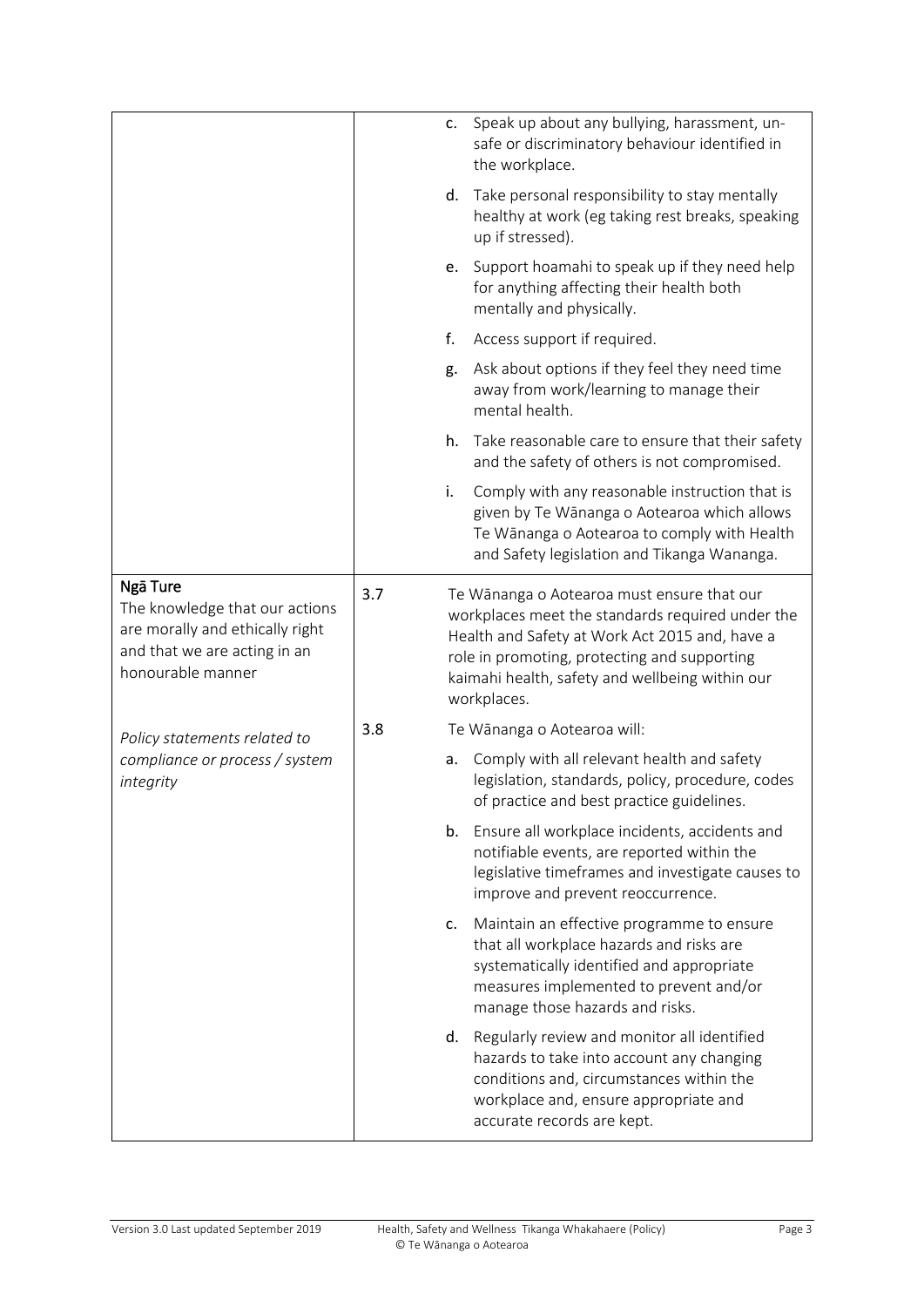| Kotahitanga<br>Unity amongst iwi and other<br>ethnicities, standing as one           | 3.9  | Te Wānanga o Aotearoa recognises that caring for<br>the wellbeing of our whānau, iwi, hapū while on<br>premises or engaged in our programmes.                                                                                                                |
|--------------------------------------------------------------------------------------|------|--------------------------------------------------------------------------------------------------------------------------------------------------------------------------------------------------------------------------------------------------------------|
|                                                                                      | 3.10 | Te Wānanga o Aotearoa will:                                                                                                                                                                                                                                  |
| Policy statements related to<br>cohesion, uniformity, integration<br>or transparency |      | Implement the Kaimahi Participation Process<br>a.<br>that provides the opportunity for kaimahi to<br>participate in health and safety matters.                                                                                                               |
|                                                                                      |      | <b>b.</b> Ensure all kaimahi and their unions have the<br>opportunity to participate in the development<br>of health and safety practices, and that all<br>relevant documentation relating to health and<br>safety issues are made available to all kaimahi. |
|                                                                                      | 3.11 | Te Wānanga o Aotearoa will develop and<br>implement tikanga here to provide for and give<br>effect to this Tikanga Whakahaere.                                                                                                                               |

## 4.0 Whanuitanga

This tikanga whakahaere applies to all Governance and Kaimahi of Te Wānanga o Aotearoa.

## 5.0 Whakamāramatanga

| Term                          | Description                                                                                                                           |
|-------------------------------|---------------------------------------------------------------------------------------------------------------------------------------|
| Due Diligence                 | For the purposes of this Tikanga Whakahaere, action that is                                                                           |
|                               | considered reasonable for people to be expected to take in                                                                            |
|                               | order to keep themselves or others and their property safe.                                                                           |
| Hapū                          | Sub-tribe.                                                                                                                            |
| Hoamahi                       | Colleague.                                                                                                                            |
| lwi.                          | Tribe.                                                                                                                                |
| Kaimahi                       | Workers employed, seconded, conducting work experience,<br>volunteers, and authorised contractor's by/to/of Te Wānanga o<br>Aotearoa. |
| Kaimahi Participation Process | A process used to nominate and elect Safety Representatives                                                                           |
|                               | based in each Takiwā and ensure engagement in worker                                                                                  |
|                               | participation.                                                                                                                        |
| Manuhiri                      | Visitors.                                                                                                                             |
| Reasonably Practicable        | What is reasonably able to be done in relation to ensuring the                                                                        |
|                               | health and safety of workers and those effected by the work.                                                                          |
| Tamariki                      | Children enrolled in ngā Puna Whakatupu (Early Childhood                                                                              |
|                               | Education at Te Wānanga o Aotearoa).                                                                                                  |
| Tauira                        | All persons currently enrolled in Te Wānanga o Aotearoa                                                                               |
|                               | programmes.                                                                                                                           |
| Tau Ora                       | Te Wānanga o Aotearoa Employee Wellbeing Programme.                                                                                   |
| Te Mana Whakahaere            | The governing body of Te Wānanga o Aotearoa established                                                                               |
|                               | under Section 171 of the Education Act 1989                                                                                           |
| Te Wānanga o Aotearoa         | Includes Te Wānanga o Aotearoa and all 100% owned and                                                                                 |
|                               | controlled entities.                                                                                                                  |
| Whānau                        | Family (or extended family).                                                                                                          |